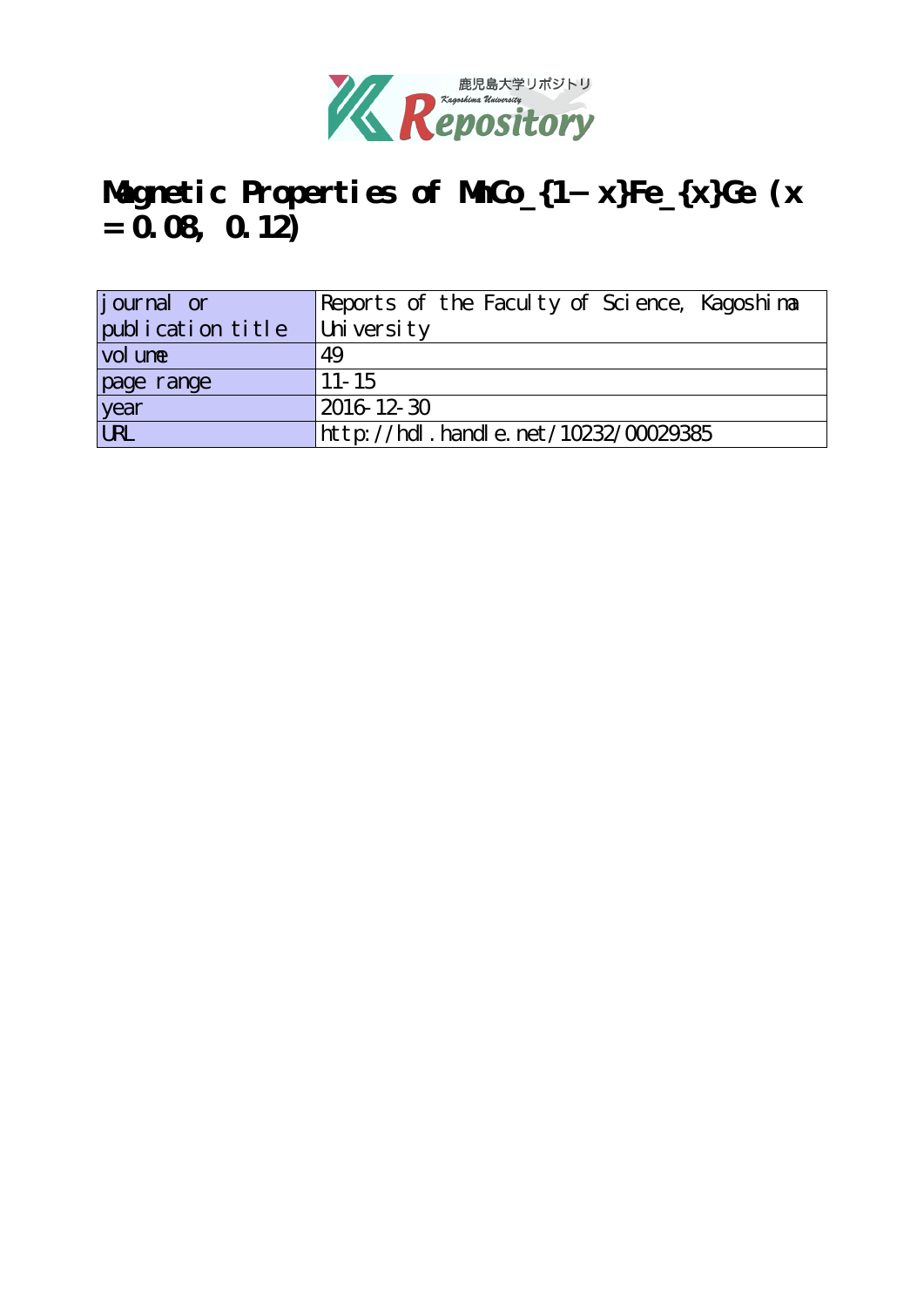Rep. Fac. Sci., Kagoshima Univ., No. 49, pp. 11–15 (2016)

# **Magnetic Properties of MnCo**<sub>1-*x*</sub>**Fe**<sub>*x*</sub>Ge (x = 0.08, 0.12)

Masahira ONOUE<sup>1)</sup>, Kosuke OZONO<sup>1)</sup>, Yoshifuru MITSUI<sup>1)</sup>, Masahiko HIROI<sup>1)</sup>, Rie Y UMETSU<sup>2)</sup>, Yoshiya UWATOKO<sup>3)</sup>, Keiichi KOYAMA<sup>1),\*</sup>

#### **Abstract**:

Magnetization and Mössbauer spectroscopy measurements were performed for MnCo<sub>1</sub><sub>*x*</sub>Fe<sub>x</sub>Ge (x = 0.08, 0.12) to clarify its fundamental properties of the magnetism. The magnetic moments *m* for  $x = 0.08$  was estimated to be 3.70  $\mu_B/f.u.$  at 10 K. The compound showed a first-order magnetic transition (FOMT) from the martensitic phase with high magnetic moment to the parent phase with low magnetic moment in the vicinity of  $T<sub>t</sub> = 275$  K with increasing temperature under magnetic field of  $\mu_0 H = 1$  T. From Mössbauer measurement for  $x = 0.12$ , the valence of Fe atom was found to be Fe<sup>2+</sup>. The obtained results were discussed on the basis of the mean-field calculation for the parent and martensitic phases.

*Keywords*: Magnetism in Solids, mean-field calculation, first order transition, Mössbauer effect

# **1. Introduction**

Ferromagnetic MnCoGe-based compounds are magnetic functional materials which show the magnetic-field-induced martensitic transition. When the first order magnetic transition (FOMT) was accompanied by the martensitic transition, the magnetovolume and magnetocaloric effects were observed.<sup>1–3)</sup> MnCoGe-based compound exhibits a martensitic transformation from a hexagonal Ni<sub>2</sub>In-type (P-phase) to orthorhombic TiNiSi-type structure (M-phase). The martensitic transition temperature  $T_M$  is extremely sensitive to the stoichiometly of MnCoGe<sup>4)</sup>. It has been reported that the Curie tempeature  $T_c$  and  $T_M$  of the MnCoGe-based compounds were controlled by substitution of Al<sup>5)</sup> or V<sup>6</sup> for Co, offstoichiometric composition<sup>1,7,8)</sup>, interstitially modified<sup>9)</sup> and external pressure<sup>7)</sup>.

Recently, it was reported that  $T_M$  and  $T_C$  decreased by a small amount of iron substitution for Co in MnCoGe<sup>10–12</sup>. MnCo<sub>0.94</sub>Fe<sub>0.06</sub>Ge showed a FOMT at *T* ~ 275 K<sup>10</sup>. The FOMT is accompanied by large entropy change Δ*S* of −27.5 J kg−1 K−1 10). By the Mössbauer measurement, it was revealed that substituted iron atoms prefer to occupy Co site to Mn site<sup>11)</sup>. Ozono *et al.* reported that the FOMT of MnCo<sub>1</sub>, Fe<sub>x</sub>Ge occurs simultaneously with the martensitic transformation for  $0.08 \le x \le 0.09$  in the vicinity of room temperature<sup>12</sup>.

In this study, we performed magnetization and Mössbauer spectroscopy for MnCo1−*x*Fe*x*Ge (x = 0.08, 0.12) measurements in order to understand the magnetic properties.

#### **2. Experimental**

Polycrystalline MnCo<sub>1→</sub>Fe<sub>x</sub>Ge (x = 0.08, 0.12) compounds were prepared by arc-melting the pure consistent elements (Mn, 3N; Co, 3N; Fe, 4N; Ge, 5N) in an argon atmosphere. The obtained button shaped sample was sealed in an evacuated quartz tube, and was then heat treated at 1123 K for 120 h for homogenization. After the heat treatment, the sample was slowly cooled to room temperature (RT) for 10 h. The quality of the sample was examined by X-ray powder diffraction (XRD) measurements at RT. Magnetization measurements were performed using a superconducting quantum interference device magnetometer (Quantum Design) at  $10-390$  K and magnetic field  $\mu_0H$  up to 5 T.

<sup>57</sup>Fe Mössbauer spectroscopy measurements were performed using a triangular wave drive motion of <sup>57</sup>Co resonance

<sup>1)</sup> Graduate School of Science and Engineering, Kagoshima University, Kagoshima 890-0065, Japan

<sup>2)</sup> Institute for Materials Research, Tohoku University, Sendai, 980-8577, Japan

<sup>3)</sup> Institute for Solid State Physics, The University of Tokyo, Kashiwa 277-8581, Japan

Corresponding author: 鹿児島大学大学院理工学研究科 物理・宇宙専攻 小山佳一 〒890-0065 鹿児島県鹿児島市郡元2丁目21-35 e-mail: koyama@sci.kagoshima-u.ac.jp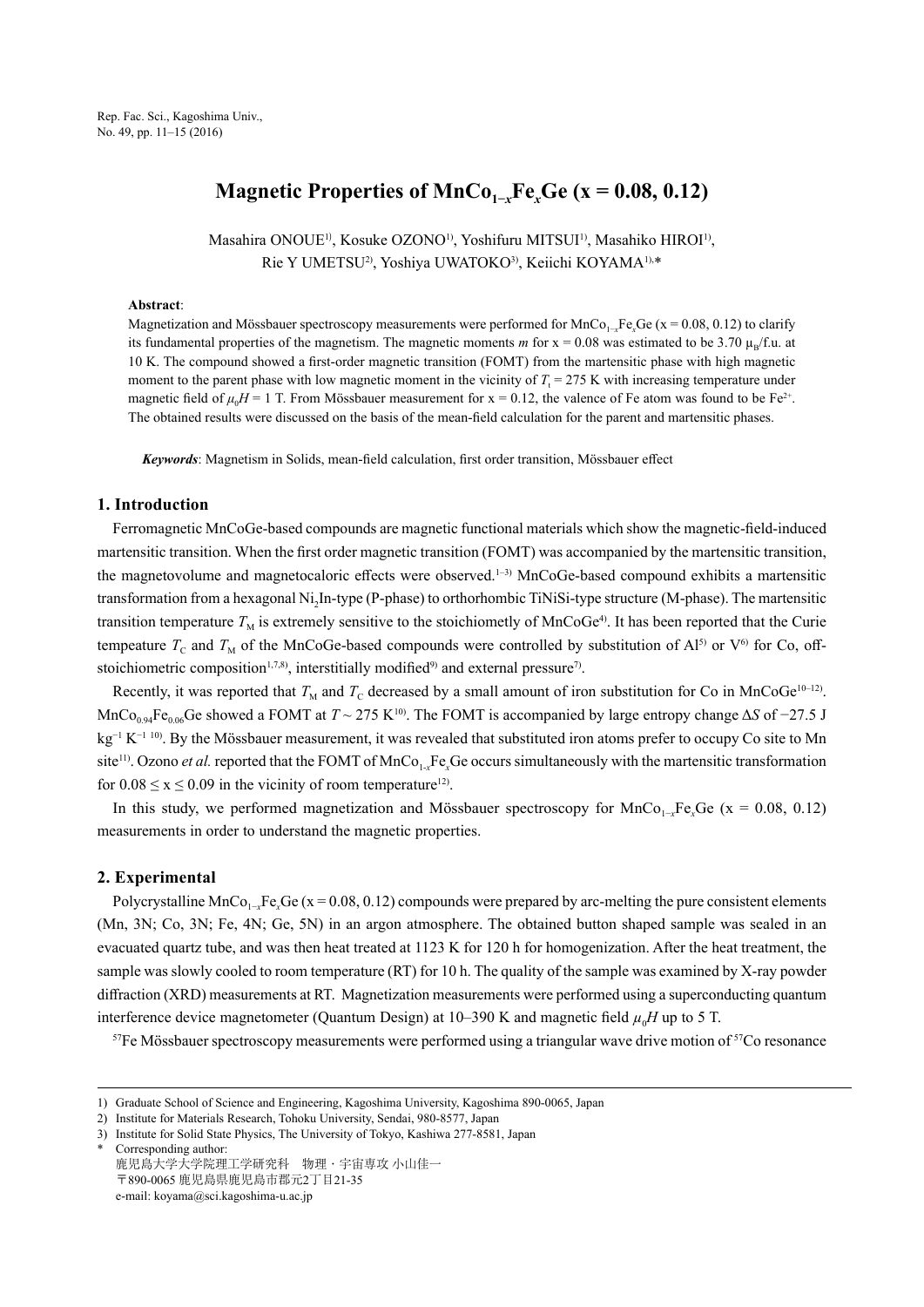source at 290 K. The velocity scale was calibrated by α-Fe, which is hyperfine magnetic field  $(H<sub>hf</sub>)$  = 33.1 T, and the offset value of the isomer shift  $(IS) = 0.07$  mm/sec. The Mössbauer spectra were analyzed by least-squares method using the hyperfine parameters.

# **3. Results and discussion**

Fig. 1 shows the temperature *T* dependence of the magnetic moment *m* (*m*-*T* curve) of MnCo<sub>0.92</sub>Fe<sub>0.08</sub>Ge under magnetic fields of  $\mu_0H = 1$  T and 5 T. The FOMT was observed between 250 K and 300 K. The transition temperature was determined to be  $T_t = 275$  K for  $\mu_0 H = 1$  T, which increases with increasing *H*. The magnetic moment *m* was determined to be 3.70  $\mu_B$ /f.u. at 10 K for  $\mu_0H = 5$  T, which is consistent with the results of neutron diffraction experiments (2.8  $\mu_B/Mn$  and 1.0  $\mu_B/Co$ )<sup>13)</sup> and electronic structure calculations (2.98  $\mu_B/Mn$  and 0.78  $\mu_B/Co$ )<sup>14)</sup> for the martensitic phase (*M*-phase) of MnCoGe.



Fig. 1. Temperature dependence of the magnetic moment of  $MnCo_{0.92}Fe_{0.08}Ge$  under magnetic fields of  $\mu_0H = 1$  T (broken line) and 5 T (dotted line).

In order to understand the observed FOMT, we calculated the temperature dependence of the magnetic moment *m* in various magnetic fields on the basis of a simple mean-field model for the P-phase with low magnetic moment and M-phase with a high magnetic moment. Here, we assumed that the orbital angular momentum was quenched, and *m* originated from the thermal average of the total spin angular momentum *S* of the magnetic atoms. In this model, *m*(*T,H*) at temperature *T* and applied magnetic field *H* was expressed as follow:

$$
m(T, H) = 2S\mu_B B_J(\alpha), \tag{1}
$$

where

$$
\alpha = \frac{2S\mu_B(\lambda Nm + \mu_0 H)}{k_B T},\tag{2}
$$

and *N* is the number of magnetic atoms per unit volume,  $B_j(\alpha)$  the Brillouin function,  $\lambda$  the molecular field constant, and  $k_B$  the Boltzmann constant<sup>15</sup>). For P- and M-phases, *m* of MnCoGe was reported to be 2.92  $\mu_B/f.u$ . and 3.76  $\mu_B/f.u$ . respectively<sup>14)</sup>. In this study, therefore, the calculation was performed by using the parameter of  $S = 3/2$  for the P-phase and  $S = 2$  for the M-phase.

Fig. 2 shows the temperature dependence of the reduced magnetic moment  $m(T)/m(0)$  for the calculated magnetic moments of the M-phase,  $m_M(T)$ , and P-phase,  $m_p(T)$ , for  $\mu_0 H = 1$  T (a) and for 5 T (b). Here, the calculated  $m(T)/m(0)$ of the M-phase and P-phase is normalized by the value of  $m<sub>M</sub>(T)$  at 10 K,  $m<sub>M</sub>(10K)$ . The experimental data deduced from Fig. 1 are also presented. In this calculation, using the parameters  $\lambda = 177$  K for *M*-phase and  $\lambda = 220$  K for *P*-phase, the calculations represented the experimental *m-T* data well, as seen in Fig. 2. The obtained results suggest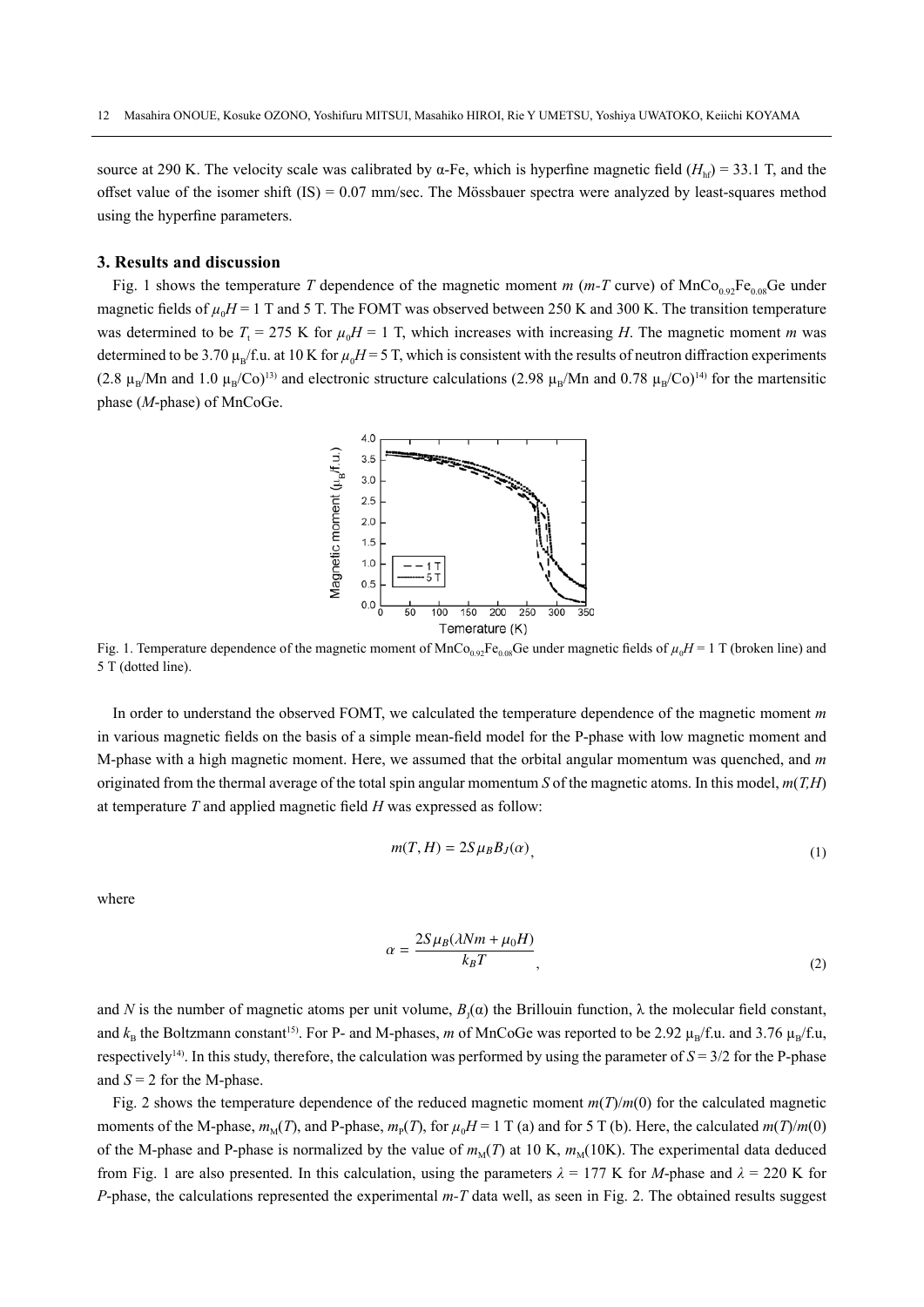that the FOMT of MnCo<sub>0.92</sub>Fe<sub>0.08</sub>Ge is the transformation between the M-phase with high *m* and high  $T_c$ , and the P-phase with low *m* and low  $T_c$ .



Fig. 2. Temperature dependence of the reduced magnetic moment *m*(*T*)/*m*(0) for the calculated magnetic moments of the M-phase,  $m_M(T)$ , P-phase,  $m_p(T)$ , and the experimental data (Fig. 1) for  $\mu_0 H = 1$  T (a) and for 5 T (b). The calculated  $m(T)/m(0)$  of the M-phase and P-phase is normalized by the value of  $m<sub>M</sub>(T)$  at 10 K. Solid curves and broken (or dotted) curves indicates the calculated and experimental curves, respectively.

The magnetic entropy change Δ*S*<sub>m</sub> during FOMT was estimated from the temperature dependence of the magnetization  $M(M-T$  curves) of  $MnCo_{0.92}Fe_{0.08}Ge$  through the Maxwell relation,

$$
\Delta S_m = \int_0^H \left(\frac{\delta M}{\delta T}\right)_H dH\tag{3}
$$

Fig. 3 shows the magnetic entropy change  $\Delta S_m$  *vs.* temperature curves. Here,  $\Delta S_m$  was evaluated using the *M-T* data under a magnetic field  $\mu_0 H$  from 0.5 T to 5 T for the 0.5 T/step. The inset of Fig. 3 shows the *M-T* curves for various magnetic field of  $1 \le \mu_0 H \le 5$  T in the vicinity of  $T_t$ . The estimated  $\Delta S_m$  was  $-14$  Jkg<sup>-1</sup>K<sup>-1</sup> at 5 T, which was lower than the other Fe-substituted MnCoGe system for  $\Delta S_{\text{m}} = -27.5 \text{ Jkg}^{-1}\text{K}^{-1}$  at 5 T<sup>10)</sup>.



Fig. 3. Magnetic entropy change Δ*S*<sup>m</sup> *vs.* temperature curves. Here, Δ*S*m was evaluated using the *M-T* data as shown in the inset.

In order to estimate the contribution of  $\Delta S_m$  at  $T_t$ , we calculated the magnetic free energy on the basis of the simple mean field model. The magnetic free energy per molecule *F* of the system is expressed by

$$
F = k_B T 1nZ - m(\lambda Nm + \mu_0 H), \tag{4}
$$

where, *Z* is the partition function defined as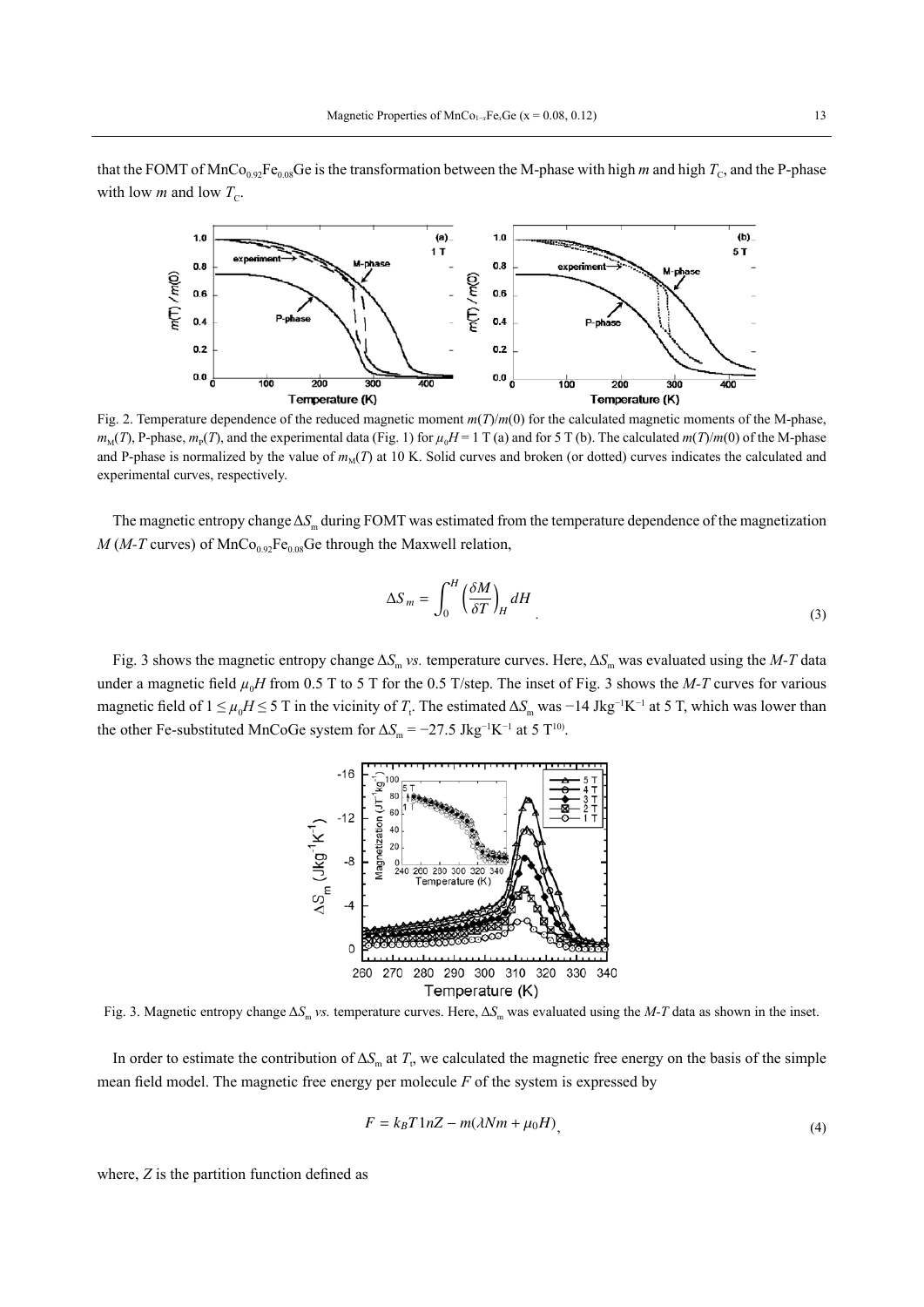$$
Z = T_r \exp\left[\frac{-2\mu_B S (\lambda N m + \mu_0 H)}{k_B T}\right]
$$
\n<sup>(5)</sup>

The free energy *F* and the magnetic entropy  $S_m$  (=  $-\Delta F/\Delta T$ ) were calculated by eqs. (4) and (5). Fig.5 shows the temperature dependence of the calculated  $S_m$  of *M*-phase and *P*-phase. The maximum  $\Delta S_m$  was estimated to be −8.6 Jkg<sup>-1</sup>K<sup>-1</sup> at 264 K for 5 T, which is approximately 61% of the experimental value (−14 Jkg<sup>-1</sup>K<sup>-1</sup>) MnCo<sub>0.92</sub>Fe<sub>0.08</sub>Ge exhibits the large volume change of 4.1% at  $T_t^{12}$ . These results indicate that the contribution of the magnetic entropy change to the total entropy change is smaller than the entropy change due to the structural transition.



Fig. 4. Temperature dependence of the calculated *S*m of *M*-phase and *P*-phase The maximum Δ*S*m from the M- to P-phase was estimated to be  $-8.6$  Jkg<sup>-1</sup>K<sup>-1</sup> at 264 K.

Fig. 5 shows Mössbauer spectrum of  $MnCo_{0.88}Fe_{0.12}Ge$  at 290 K. The crystal structure of  $MnCo_{0.88}Fe_{0.12}Ge$  was hexagonal (P-phase), and the Curie temperature was 275 K<sup>12)</sup>. Assuming that Fe atoms occupy 69% in Co-site and 31% in Mn-site in the hexagonal structure (P-phase), the experimental spectrum was represented well by the calculation. The previous report of Mössbauer spectroscopy for  $MnCo_{0.96}Fe_{0.04}Ge$  showed that Fe atoms occupy 80% in Co-site and 20% in Mn-site in the orthorhombic structure (M-phase)11). Our result for the hexagonal structure is consistent with the previous report for the orthorhombic structure. The isomer shift (IS) and the quadrupole splitting (QS) for hexagonal MnCo<sub>0.88</sub>Fe<sub>0.12</sub>Ge were evaluated to be IS = 0.12 mm/s and QS = 0.82 mm/s of Co-Site, and IS = 0.25 mm/s and QS = 0.91 mm/s of Mn-Site, respectively. The obtained results suggested that  $Fe<sup>2+</sup>$  ions with  $S = 0$  state (low spin state) exist in MnCo1−*x*Fe*x*Ge compound with the hexagonal P-phase.



Fig. 5. The Mössbauer spectrum and sub-spectral fits for  $MnCo_{0.88}Fe_{0.12}Ge$  at 290 K.